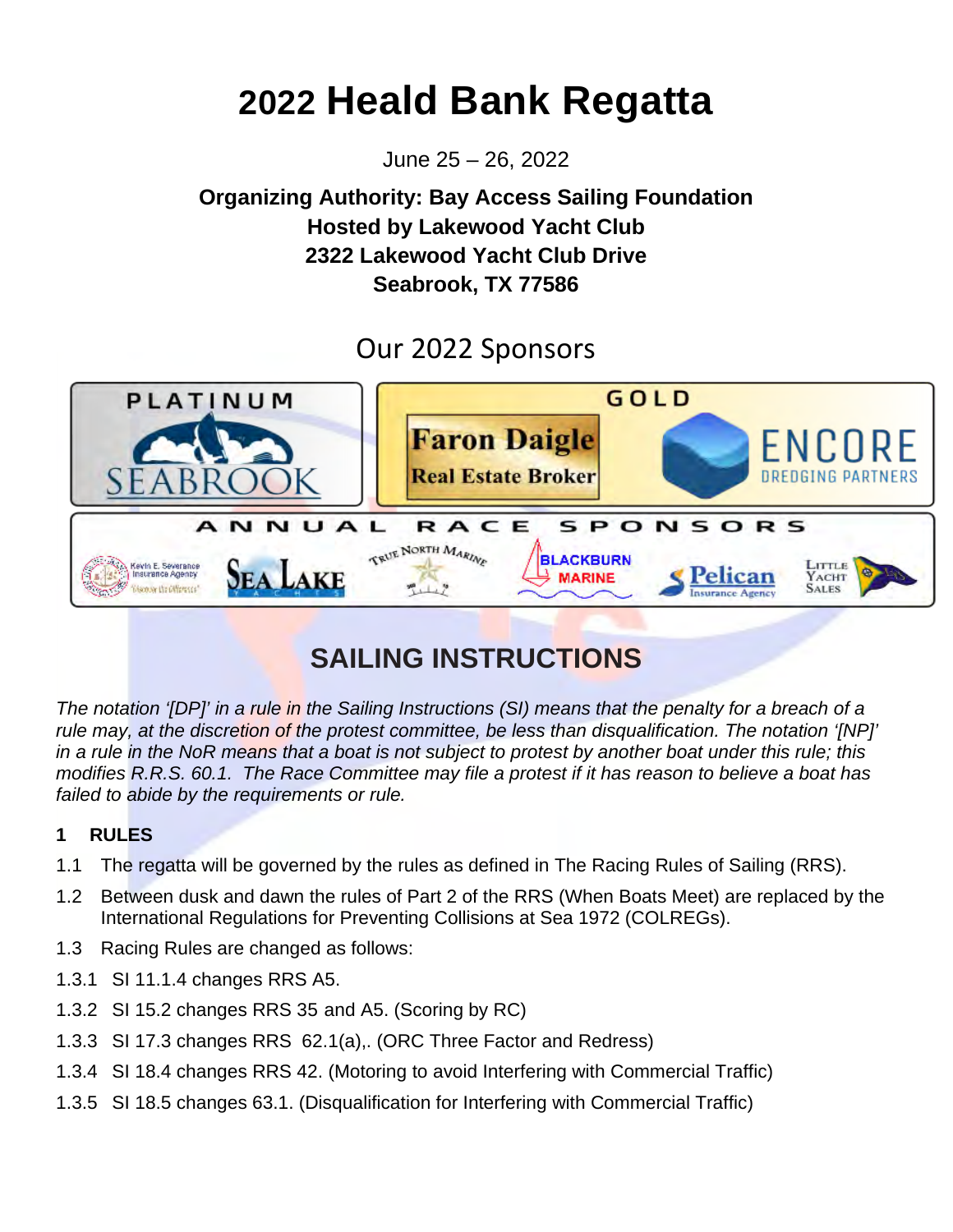## **2 NOTICES TO COMPETITORS**

2.1 Notices to competitors will be posted on the official notice board located online on the NEWSROOM & RESULTS MENU. [Notice Board](https://www.regattanetwork.com/clubmgmt/applet_notice_board.php?regatta_id=22599)

## **3 CHANGES TO SAILING INSTRUCTIONS**

- 3.1 Any written change to the sailing instructions will be posted before 0900 hours on the day it will take effect, except that any change to the schedule of races will be posted by 2000 hours on the day before it will take effect.
- 3.2 Oral changes to the sailing instructions may be given on the water by hail on VHF channel 72 in accordance with RRS 90.2(c). If oral changes are to be announced, they will be communicated during the 10-minute period before the scheduled time for the warning signal in section 5.3, below.

## **4 SIGNALS MADE ASHORE**

4.1 N/A

## **5 SCHEDULE OF RACES**

5.1 Dates of racing:

Saturday, June 25<sup>th</sup> - Sunday, June 26<sup>th</sup>, 2022

- 5.2 Number of races: 1
- 5.3 The scheduled time for the warning signal for the first race is no earlier than 12:00:00

## **6 CLASS FLAGS and ORDER OF START**

6.1 Class flags and order of start will be:

## *Class Flag*

Cruising Classic Canvas, Cruising Spinnaker,

PHRF Non-Spinnaker, PHRF Spinnaker Pink

ORC-Spinnaker Green Green Controller Controller Controller Controller Controller Controller Controller Controller

Multihull **Navy Blue** 

**One Design Red** Red Art 2008 **Red** Red Art 2008 **Red** Art 2009 **Red Art 2009** 

## **7 RACING AREAS**

7.1 Attachment 1 shows the location of the racing area.

## **8 THE COURSES**

8.1 Courses for each class will be announced by VHF prior to the start and designated by the signal flags in Attachment 2.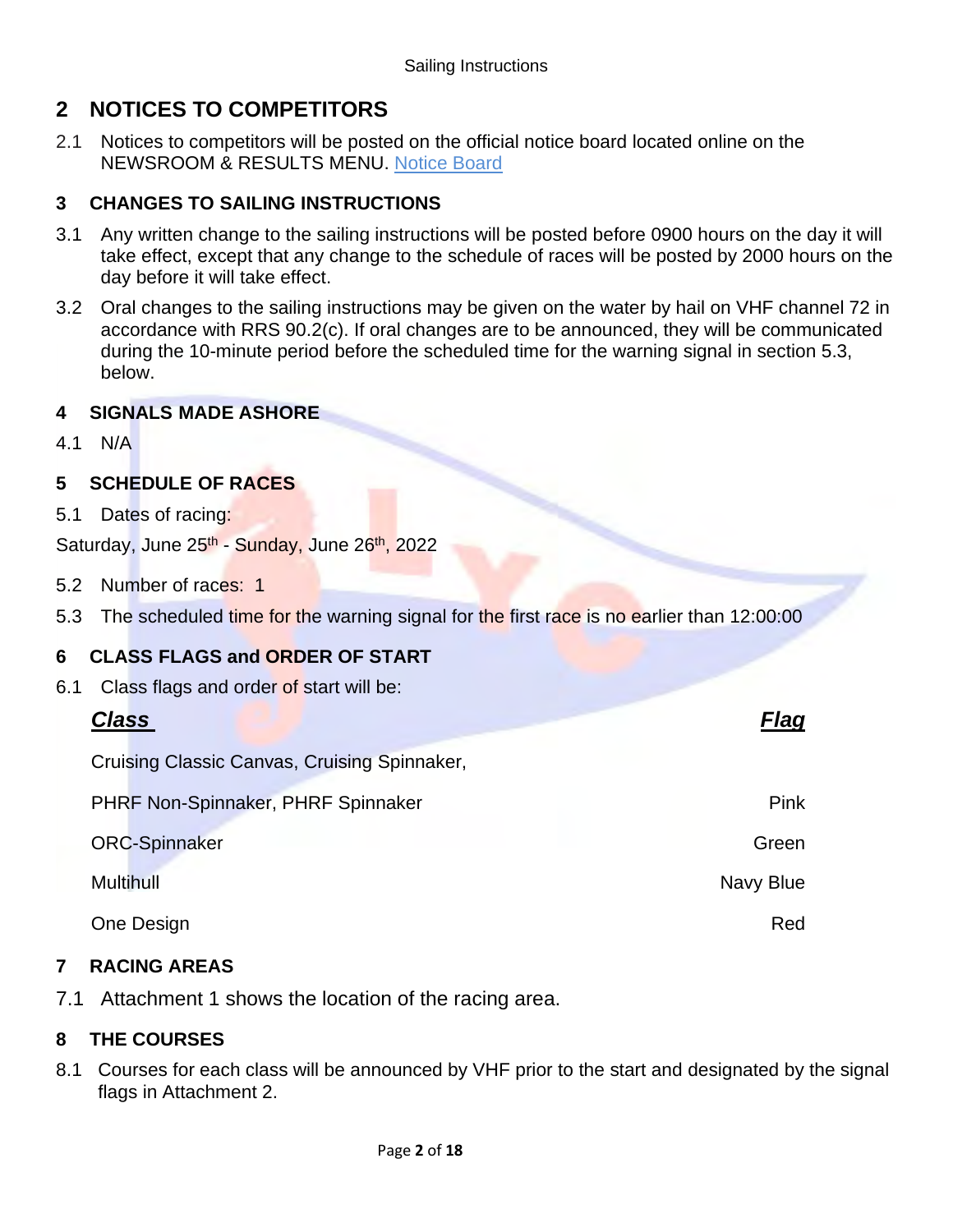- 8.2 The diagrams in Attachment 2 provide mark locations and show the courses, including the approximate angles between legs, the order in which marks are to be passed, and the side on which each mark is to be left.
- **8.3 Courses 1 and 2 will NOT be used as TABS Buoy "F" is not in place at this time.**
- 8.4 Courses will not be shortened.
- 8.5 Legs of the course will not be changed after the preparatory signal.

## **9 MARKS**

- 9.1 Starting and Finishing Marks will be Houston Ship Channel Mark 11 (HSC11), G "11" Fl G 2.5s and an orange tarp on the official signal vehicle located on the shore of Galveston Island to the South.
- 9.2 Rounding Mark locations are listed in a table in Attachment 2.
- 9.3 Available photographs of certain marks are attached to these sailing instructions in Attachment 3.
- 9.4 In the event a mark is missing, boats shall round the GPS coordinates provided. Upon arrival at the missing mark, all boats should photograph the Coordinate Readout on their GPS and provide same to the race Committee as evidence that they did, indeed, clear the mark. Email to [lwisehou@gmail.com](mailto:billvanrav@gmail.com) or text to 713-419-4329.

## **10 AREAS THAT ARE OBSTRUCTIONS**

10.1 N/A

## **11 THE START**

- 11.1 Races will be started using RRS 26.
- 11.2 The Starting Line is a line between Galveston Channel Green Marker #11 and an orange tarp located on the southern shoreline, approximately 1,100 yards distance, and at a bearing of approximately 205 degrees (Magnetic) from HSC Green Marker #11. CAUTION: Boats are advised to stay well clear of the shoreline to avoid shoal water!
- 11.3 Boats whose warning signal has not been made shall avoid the starting area during the starting sequence for other races. [DP]
- 11.4 A boat that does not start within 60 minutes after her starting signal will be scored Did Not Start without a hearing. This changes RRS A5.

## **12 CHANGE OF THE NEXT LEG OF THE COURSE**

N/A

## **13 THE FINISH**

13.1 The finishing line will be a line between Galveston Channel Green Marker #11 and an orange Flag located on the official signal vehicle parked on the Southern shoreline, approximately 1,100 yards distance, and at a bearing of approximately 205 degrees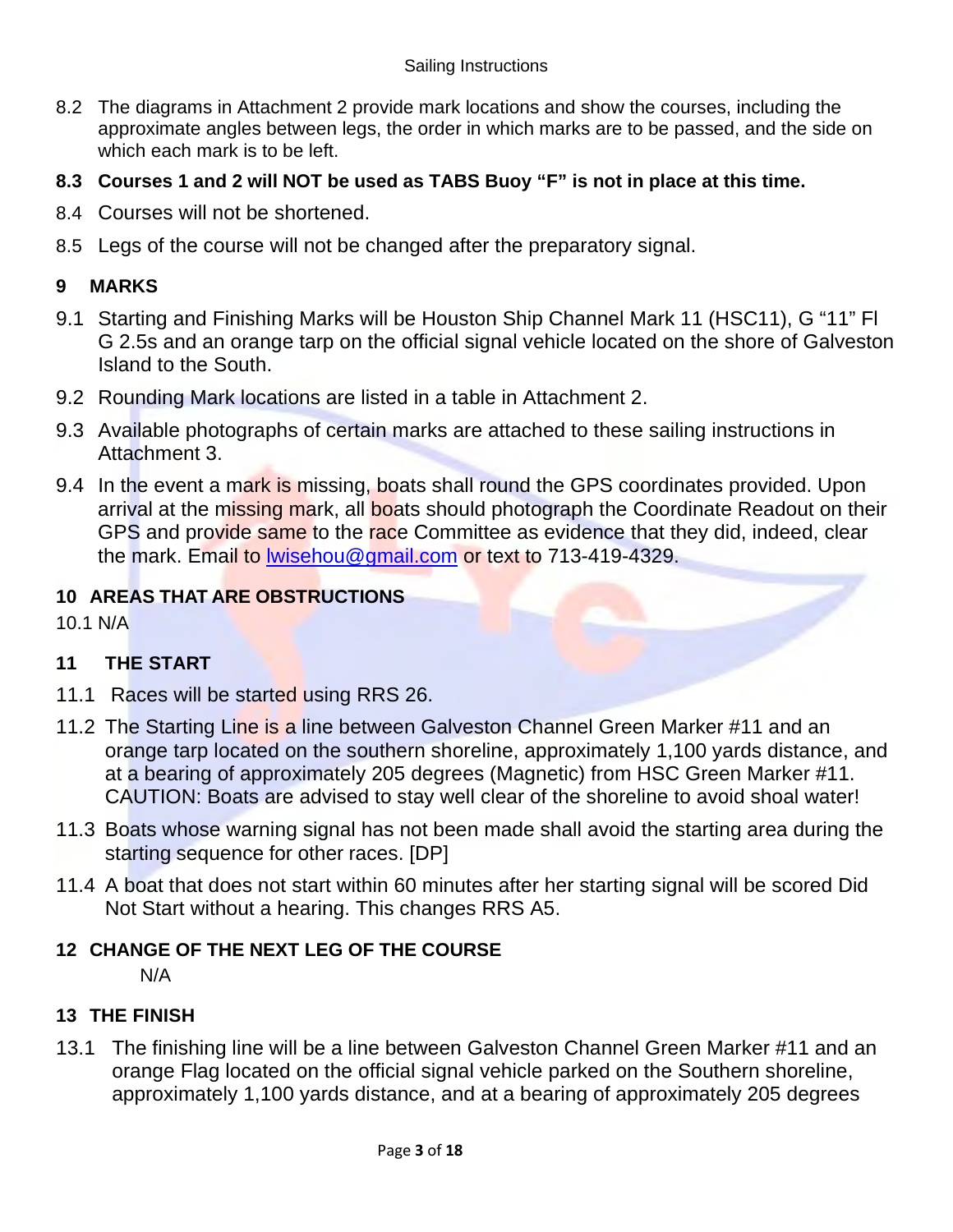(Magnetic) from HSC Green Marker #11. **Caution: Boats are advised to stay well clear of the shoreline to avoid shoal water!**

- 13.2 Boats shall attempt to hail the Race Committee on VHF Channel 72 when passing Galveston Channel Marker 5A, identifying the boat by name and sail number.
- 13.3 Boats shall attempt to hail the Race Committee again on VHF Channel 72 when preparing to cross the finishing line, identifying the boat by name and sail number. Boats crossing the finish line at night shall display a light on their mainsail number.
- 13.4 If the Race Committee is absent or does not acknowledge when a boat finishes, she shall record her finish time as follows: Finish time shall be marked when Galveston Channel Marker Green Marker #11 is at a compass bearing of 025 degrees (Magnetic) from the vessel's helm. GPS time shall be used. She shall report her finishing time and her position in relation to any nearby boats to the race committee at the first reasonable opportunity. This may be done by contacting the Race Committee no later than 1500 hours, Sunday June 26, 2022. The information will be transmitted by email (lwisehou@gmail.com) or by text or voice recording to (713) 419-4329.

## **14 PENALTY SYSTEM**

- 14.1 For the Cruising Classic Canvas and PHRF non-spinnaker class, RRS 44.1 is changed so that the One - Turn Penalty replaces the Two-Turns Penalty.
- 14.2 A boat that takes any penalty under RRS 44.2 shall notify the Race Committee at the first reasonable opportunity after finishing, identifying the location, time, and name of any other boat involved in the incident. Racers are reminded of rule 44.1.b

## **15 TIME LIMITS AND TARGET TIMES**

15.1 Time limit is as follows:

## **Time Limit Expired**

*1500 hours, June 26*

15.2 Boats failing to finish within the time limit will be scored Did Not Finish without a hearing. This changes RRS 35 and A5.

## **16 PROTESTS AND REQUESTS FOR REDRESS**

- 16.1 Boats intending to file a protest shall inform the race committee via VHF channel 72 within 10 minutes of that boat's finishing time by email (lwisehou@gmail.com) or by text to (713) 419-4329.
- 16.2 Blank protest forms are attached to these sailing instructions, or the form is available on the US Sailing app. Please send a picture of the form by email (lwisehou@gmail.com) or by text to (713) 419-4329.
- 16.3 The protest time limit is June 26th, 2022, 1700.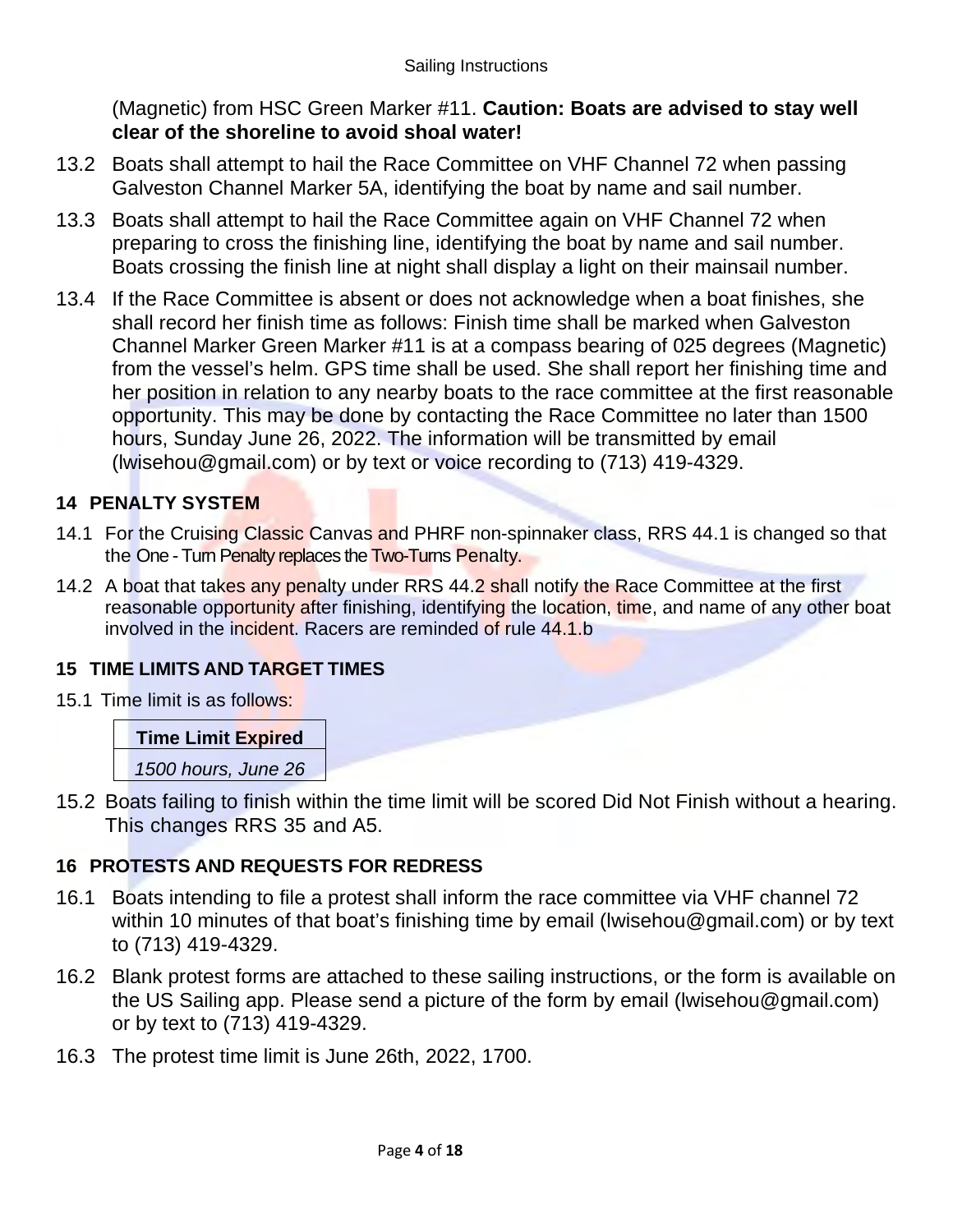- 16.4 Notices of scheduled hearing times and locations will be posted within thirty (30) minutes of the expiration of the protest time limit to inform competitors of hearings in which they are parties or named as witnesses.
- 16.5 Notices of protests by the race committee or protest committee will be posted to inform boats under RRS 61.1(b).

16.6

## **17 SCORING**

- 17.1 Boats in ORC Class will be scored using time-on-time (TOT) scoring.
- 17.2 The ORC TOT scoring option will be selected by the race committee after the race, based on actual weather data collected on the course (provided by our official weather provider Weather Routing Incorporated (WRI)). The factor will be either the Triple Number Windward/Leeward (low/medium/high) or the Triple Number All Purpose (low/medium/high). This supersedes the NOR.
- 17.3 The decision regarding the ORC parameter selected is not subject to a request for redress. This changes RRS 62.1(a).
- 17.4 Other boats will be scored using time-on-distance (TOD) scoring.

## **18 SAFETY REGULATIONS**

- 18.1 Check In Boats shall check in with the Race Committee on VHF Channel 72 after 1100 on the day the race begins and prior to the first warning signal. Boats checking in shall report the number of individuals aboard. [DP] [NP]
- 18.2 A boat retiring from the race shall notify the Race Committee at the earliest opportunity, **and then again** when passing the finish line on returning to port. In both cases, retiring boats shall first attempt to notify the Race Committee via VHF Channel 72. Failing that, a retiring boat shall attempt to notify a competitor on the course for subsequent relay to the Race Committee. A retiring offshore boat shall also notify the Race Committee at cell number (713) 419-4329 no later than June  $26<sup>th</sup>$  2022 at 1200 hours. [DP]
- <span id="page-4-0"></span>18.3 If a skipper determines that it is necessary to use the boat's motor to maneuver, in order to avoid interfering with a ship's safe passage or avoid collision or grounding, he or she may do so. However, when motoring, the boat may not advance position, and may only use the motoring for clearing the ship passage lane. Once cleared, the boat shall immediately cease motoring. This changes RRS 42. As soon as practical, the skipper shall advise the Race Committee of any action taken in accordance with this rule.
- <span id="page-4-1"></span>18.4 **Interfering With Commercial Traffic:** A boat is subject to immediate disqualification, without a hearing, if the Race Committee receives a report from a disinterested party that the boat interfered with commercial traffic while transiting to the race area, while *racing*, or while transiting to her mooring after *finishing*. This modifies 63.1.

## **19 REPLACEMENT OF CREW OR EQUIPMENT**

19.1 Crew changes must be communicated to the Race Committee before the start. [DP]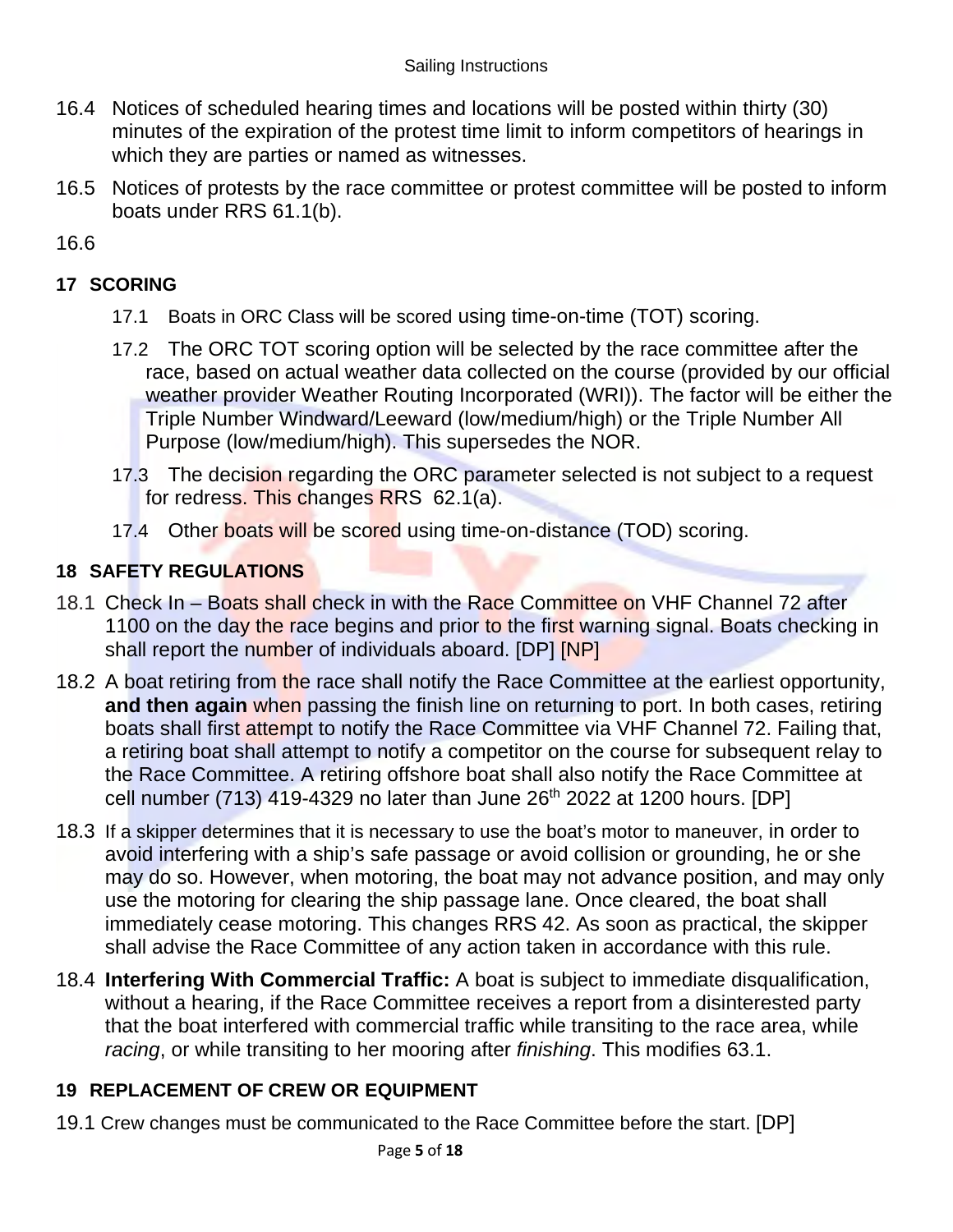19.2 All new crew must have submitted the required waiver of liability.

## **20 EQUIPMENT AND MEASUREMENT CHECKS**

N/A

### **21 EVENT ADVERTISING**

Competitor advertising will be restricted as follows: As a courtesy to our valued race sponsors, no advertising may be displayed on Lakewood Yacht Club premises without prior written permission of the Race Committee. [DP]

## **22 OFFICIAL BOATS**

N/A

## **23 SUPPORT BOATS**

N/A

## **24 TRASH DISPOSAL**

Trash shall be disposed of in accordance with applicable laws.

### **25 HAUL-OUT RESTRICTIONS**

N/A

## **26 DIVING EQUIPMENT AND PLASTIC POOLS**

N/A

## **27 RADIO COMMUNICATION**

The Race Committee will use VHF Channel 72 to communicate with racers, including the starting sequence. Except when communicating with the Race Committee on **VHF Channel 72**  as provided for in these Sailing Instructions, all boats should monitor VHF Channel 16 and in addition, when in or near the Houston Ship Channel, VHF Channel 13.

### **28 PRIZES**

- 28.1 Prizes, will be given as follows:
- 28.1.1 One trophy: classes with three boats.
- 28.1.2 Two trophies: classes with four or five boats
- 28.1.3 Three trophies: classes with six to eight boats
- 28.1.4 The name of overall class winner in the ORC Spinnaker class will be engraved on the Old Winch Trophy.
- 28.1.5 The name of overall class winner in the PHRF non-spinnaker classes will be engraved on the Navigator Trophy.
- 28.2 The RC may award additional prizes at their discretion.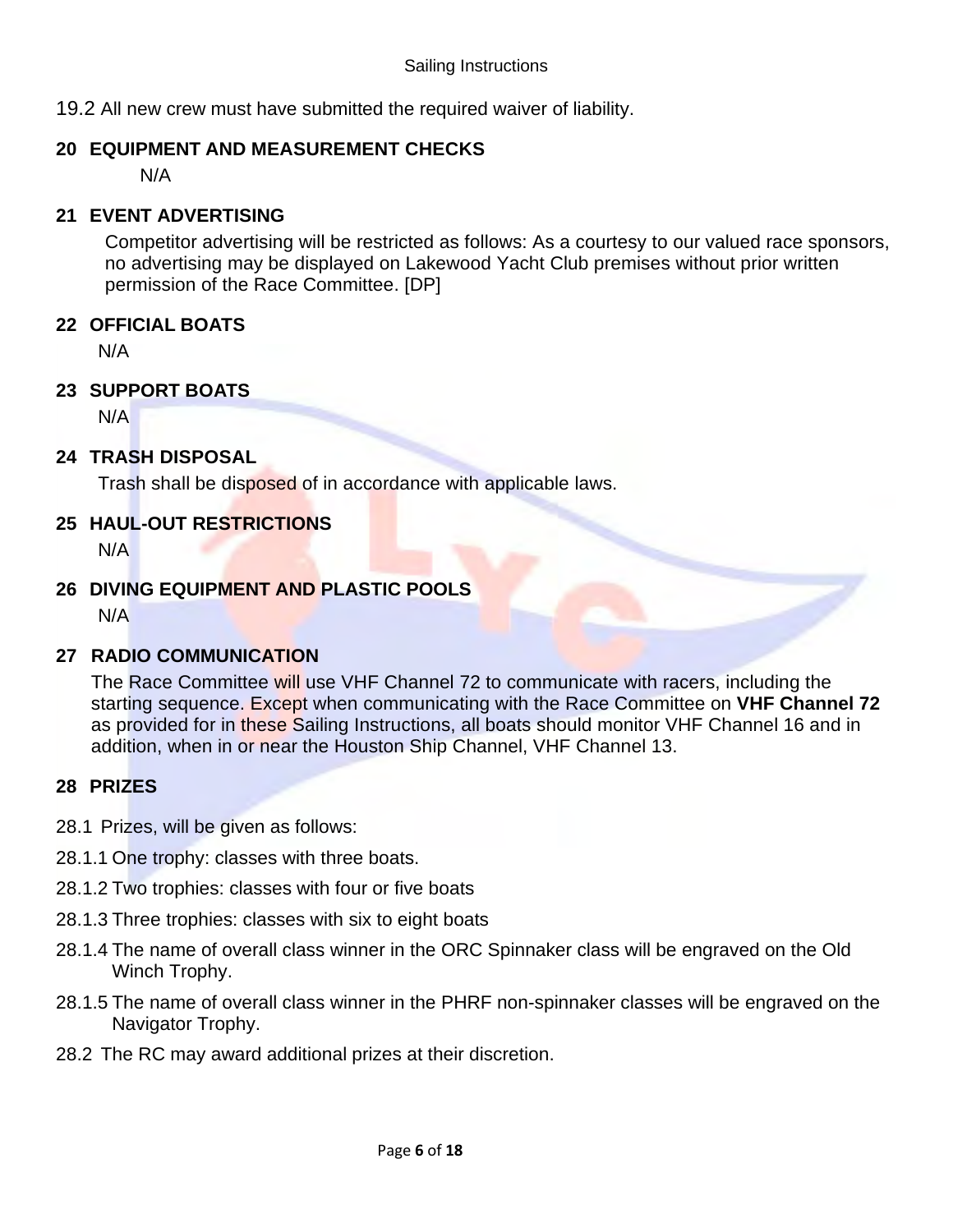### **29 DISCLAIMER OF LIABILITY**

Competitors participate in the regatta entirely at their own risk. See RRS 4, Decision to Race. The organizing authority will not accept any liability for material damage or personal injury or death sustained in conjunction with or prior to, during, or after the regatta.

### **30 INSURANCE**

Each participating boat shall be insured with valid third-party liability insurance with a minimum cover of \$300,000 per incident or the equivalent.

### **31 ATTACHMENTS**

- 31.1 Attachment 1: Race Area & Mark Locations
- 31.2 Attachment 2: Courses
- 31.3 Attachment 3 Available Mark Photos

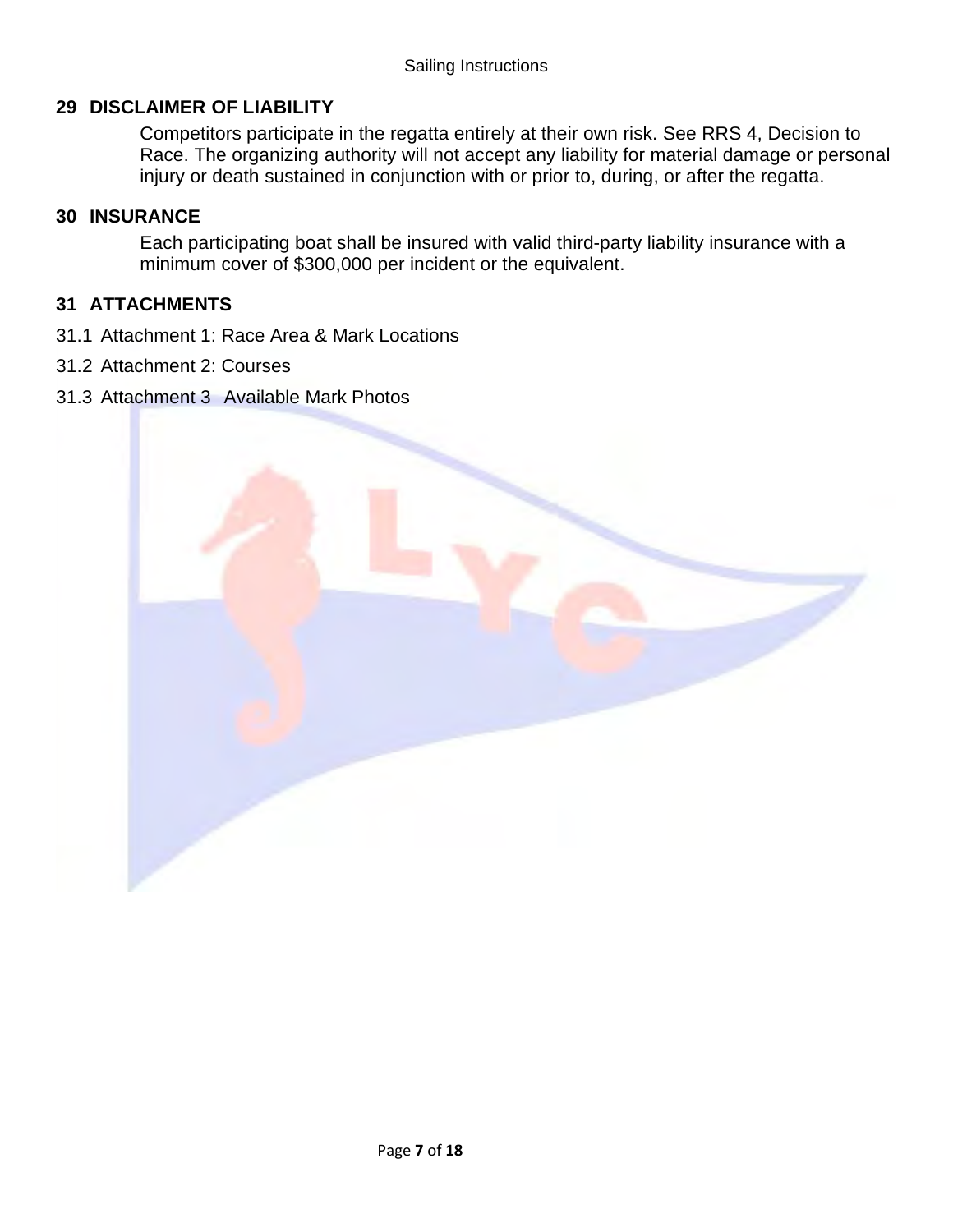# **Attachment 1**

## **Race Area**



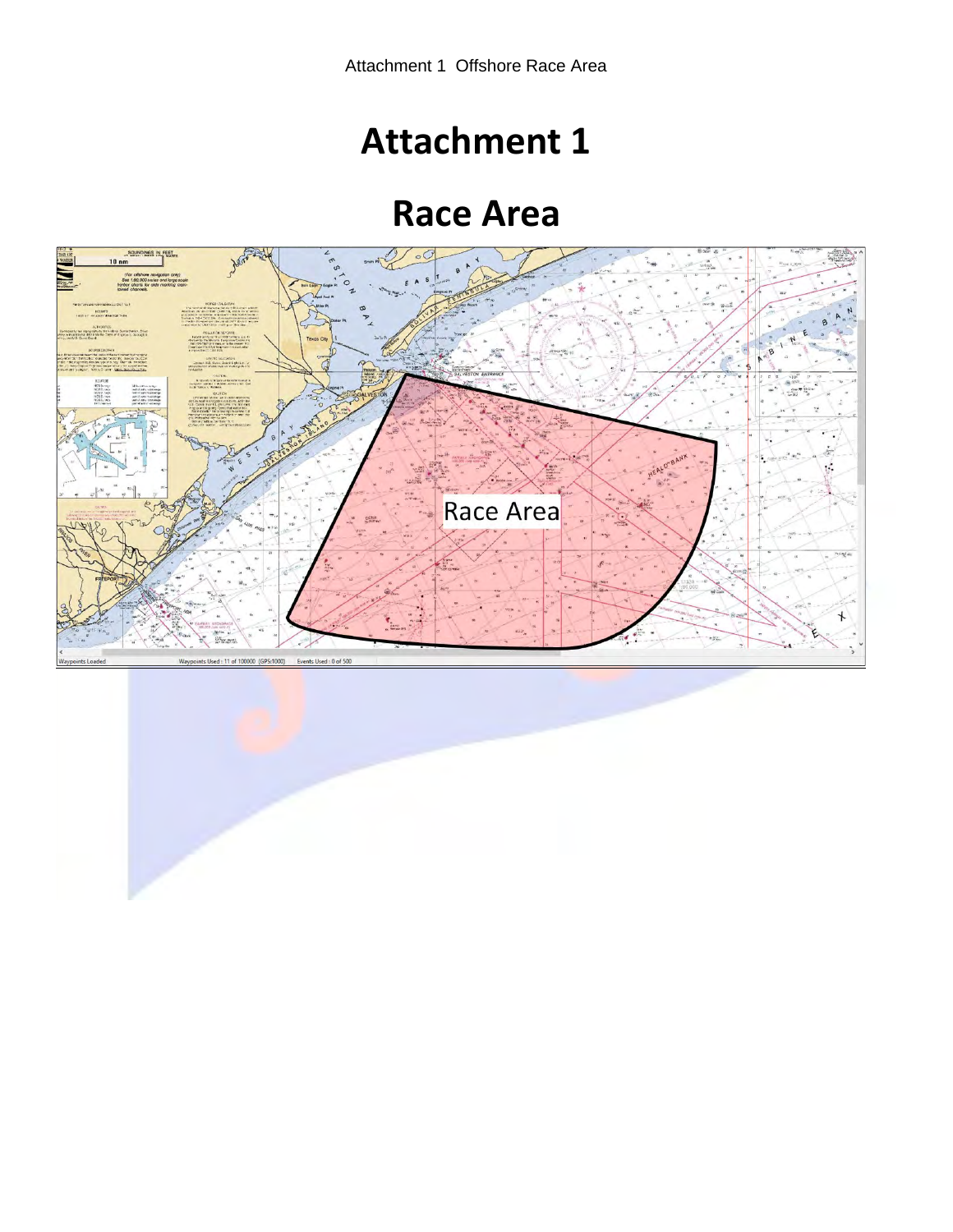# **Attachment 2**

## **Offshore Mark Locations**

| <b>Designation</b>                    | Latitude     | Longitude     |
|---------------------------------------|--------------|---------------|
| HSC 11 (G "11" FI G 2.5s)             | 29° 20.530'N | 094° 44.470'W |
| HSC 5A (Iso G 6s 30ft 6M "5A" Ra Ref) | 29° 19.642'N | 094° 41.275'W |
| HI 179A (Platform)                    | 29° 10.800'N | 094° 31.260'W |
| <b>Weather Buoy 42035</b>             | 29° 12.900'N | 094° 25.740'W |
| <b>Buccaneer Rig</b>                  | 28° 53.648'N | 094° 42.263'W |
| <b>TABS B</b><br>(Y "B" Y 4s Priv)    | 28° 58.939'N | 094° 53.944'W |
| <b>TABSF</b><br>(Y "F" Y 4s Priv)     | 28° 50.550'N | 094° 14.496'W |

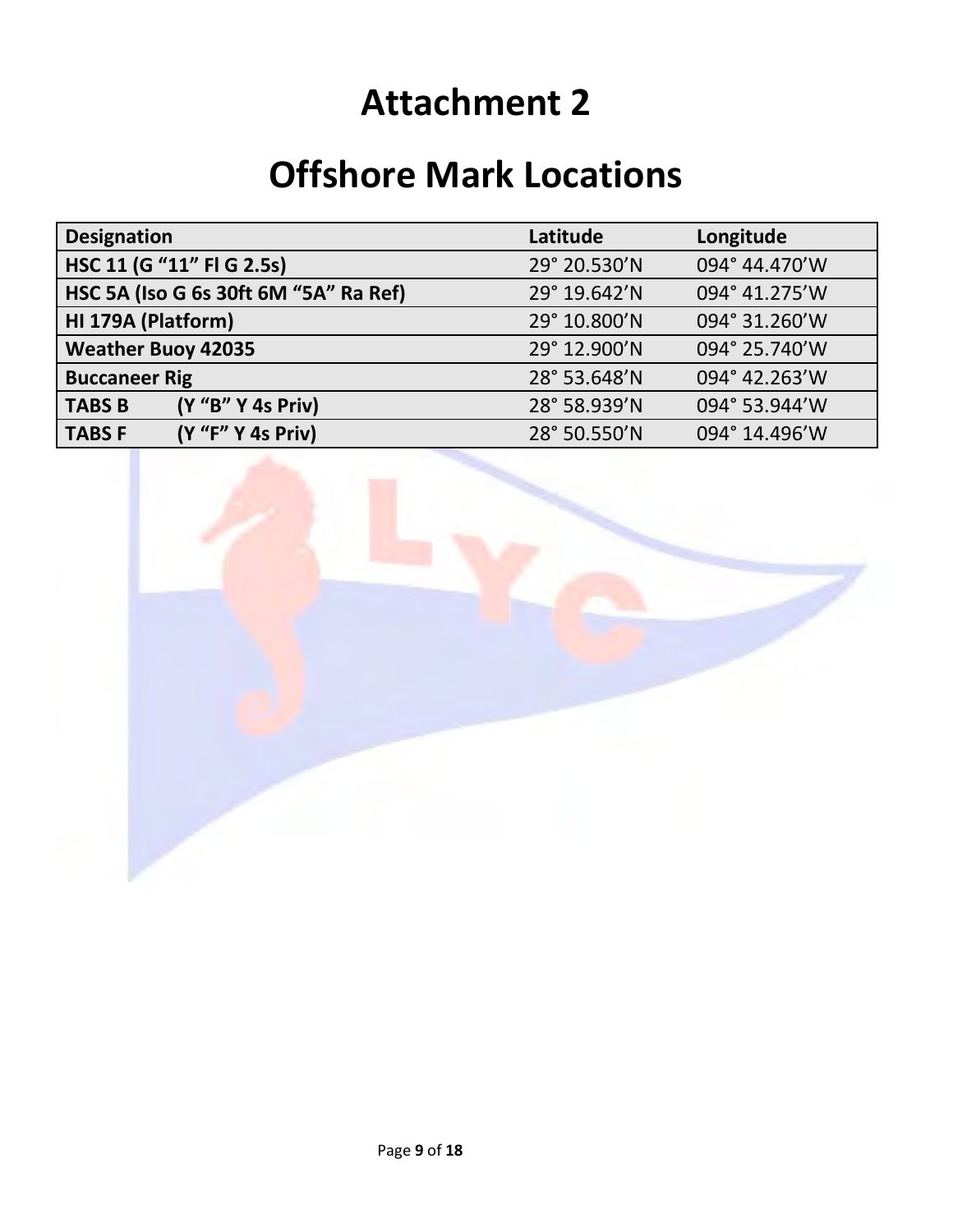## Attachment 2 Offshore Courses

| <b>Course</b>    | "1 Red"   |                              |                     |                             |
|------------------|-----------|------------------------------|---------------------|-----------------------------|
|                  | Leave to: | <b>Bearing</b><br>(Magnetic) | Leg<br>distance(NM) | Accumulated<br>distance(NM) |
| Start(HSC 11)    | Port      |                              |                     |                             |
| <b>HSC 5A</b>    | Starboard | 105                          | 2.93                | 2.93                        |
| <b>Buccaneer</b> | Port      | 180                          | 25.92               | 28.84                       |
| <b>TABSF</b>     | Port      | 95                           | 24.58               | 53.43                       |
| <b>HSC 5A</b>    | Port      | 319                          | 37.35               | 90.78                       |
| Finish (HSC 11)  | Starboard | 285                          | 2.93                | 93.71                       |

| <b>Course</b>    | "1 Green"        |                              |                     |                             |
|------------------|------------------|------------------------------|---------------------|-----------------------------|
|                  | Leave to:        | <b>Bearing</b><br>(Magnetic) | Leg<br>distance(NM) | Accumulated<br>distance(NM) |
| Start(HSC 11)    | Port             |                              |                     |                             |
| <b>HSC 5A</b>    | <b>Starboard</b> | 105                          | 2.93                | 2.93                        |
| <b>TABSF</b>     | Starboard        | 139                          | 37.35               | 40.28                       |
| <b>Buccaneer</b> | <b>Starboard</b> | 275                          | 24.58               | 64.86                       |
| <b>HSC 5A</b>    | Port             | 360                          | 25.92               | 90.78                       |
| Finish (HSC 11)  | <b>Starboard</b> | 285                          | 2.93                | 93.71                       |

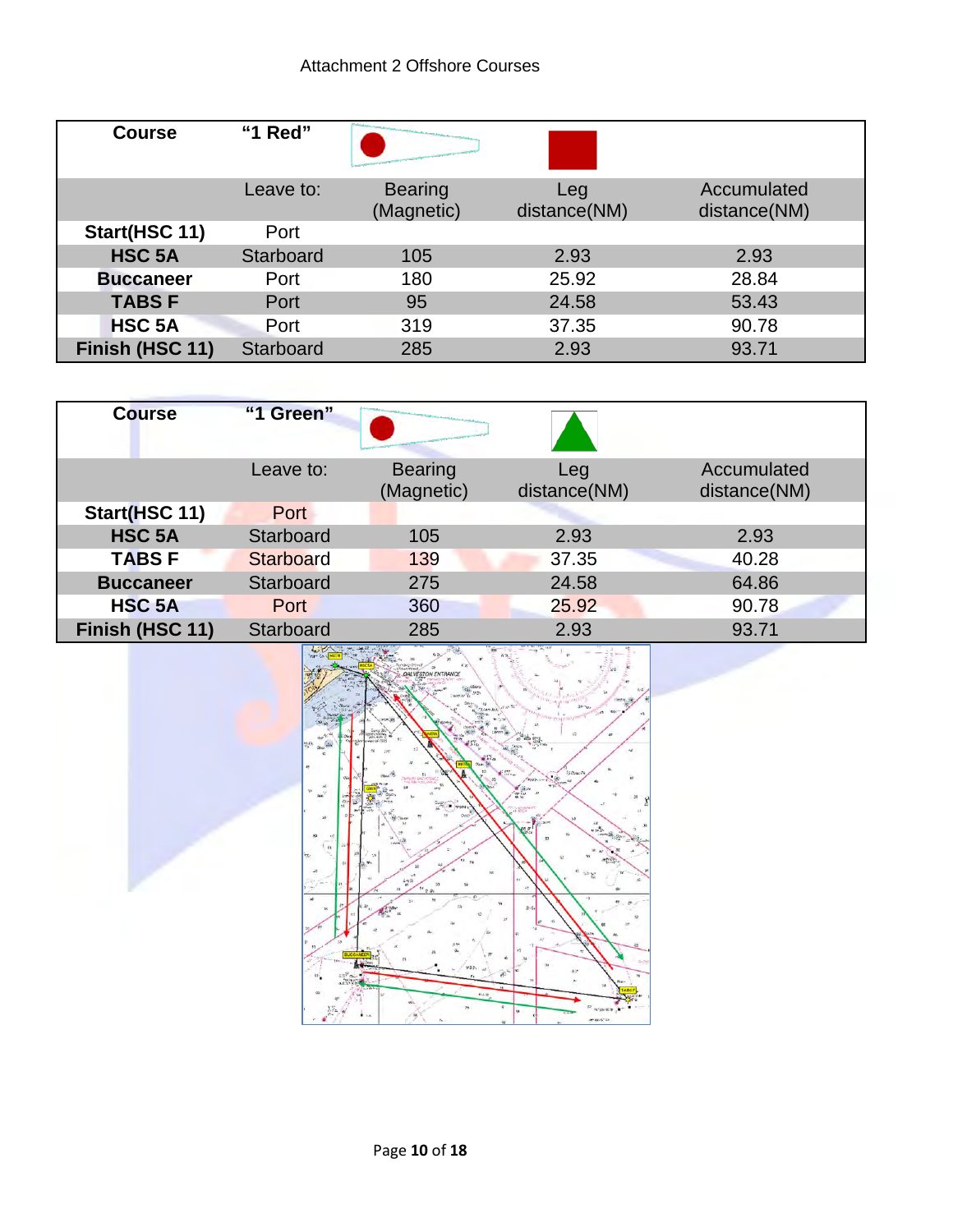| <b>Course</b>   | "2 Red"   | "2 Green" |                              |                     |                              |
|-----------------|-----------|-----------|------------------------------|---------------------|------------------------------|
|                 |           |           |                              |                     |                              |
|                 | Leave to: | Leave to: | <b>Bearing</b><br>(Magnetic) | Leg<br>Distance(NM) | <b>Total</b><br>Distance(NM) |
| Start (HSC 11)  | Port      | Port      |                              | --                  | --                           |
| <b>HSC 5A</b>   | Starboard | Starboard | 105                          | 2.93                | 2.93                         |
| <b>TABSF</b>    | Port      | Starboard | 139                          | 37.35               | 40.28                        |
| <b>HSC 5A</b>   | Port      | Port      | 319                          | 37.35               | 77.63                        |
| Finish (HSC 11) | Starboard | Starboard | 285                          | 2.93                | 80.56                        |

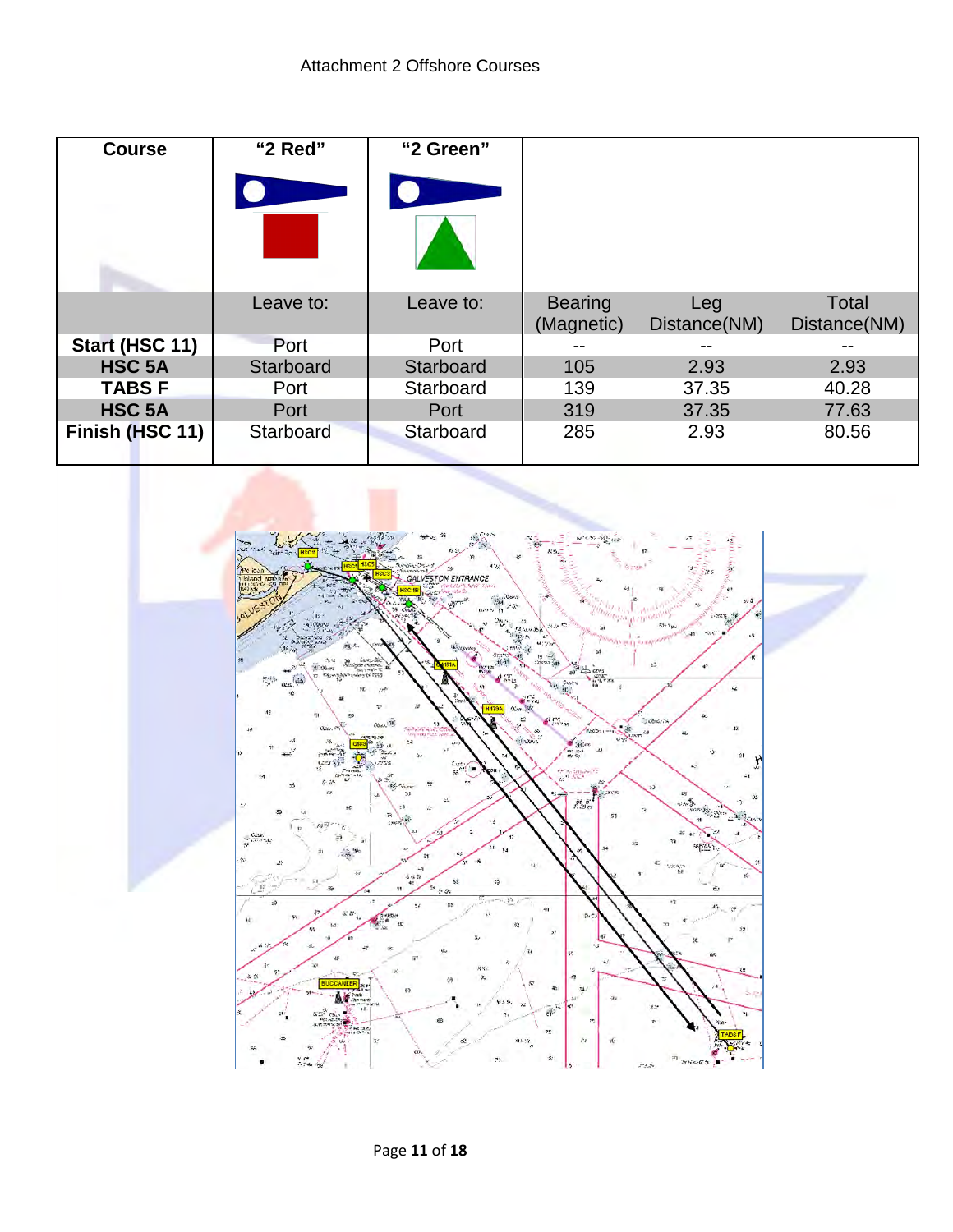## Attachment 2 Offshore Courses

| <b>Course</b>    | "3 Red"   |                    |                     |                             |
|------------------|-----------|--------------------|---------------------|-----------------------------|
|                  | Leave to: | Bearing (Magnetic) | Leg<br>distance(NM) | Accumulated<br>distance(NM) |
| Start (HSC 11)   | Port      |                    |                     |                             |
| <b>HSC 5A</b>    | Starboard | 105                | 2.93                | 2.93                        |
| <b>Buccaneer</b> | Port      | 180                | 25.92               | 28.85                       |
| <b>HI 179A</b>   | Port      | 27                 | 19.62               | 48.47                       |
| <b>HSC 5A</b>    | Port      | 313                | 12.42               | 60.89                       |
| Finish (HSC 11)  | Starboard | 285                | 2.93                | 63.82                       |

| <b>Course</b>    | "3 Green" |                   |                     |                             |
|------------------|-----------|-------------------|---------------------|-----------------------------|
|                  | Leave to: | Bearing(Magnetic) | Leg<br>distance(NM) | Accumulated<br>distance(NM) |
| Start (HSC 11)   | Port      |                   |                     |                             |
| <b>HSC 5A</b>    | Starboard | 105               | 2.93                | 2.93                        |
| <b>HI 179A</b>   | Starboard | 139               | 12.42               | 15.35                       |
| <b>Buccaneer</b> | Starboard | 276               | 19.62               | 34.97                       |
| <b>HSC 5A</b>    | Port      | 360               | 25.92               | 60.89                       |
| Finish (HSC 11)  | Starboard | 285               | 2.93                | 63.82                       |



Page **12** of **18**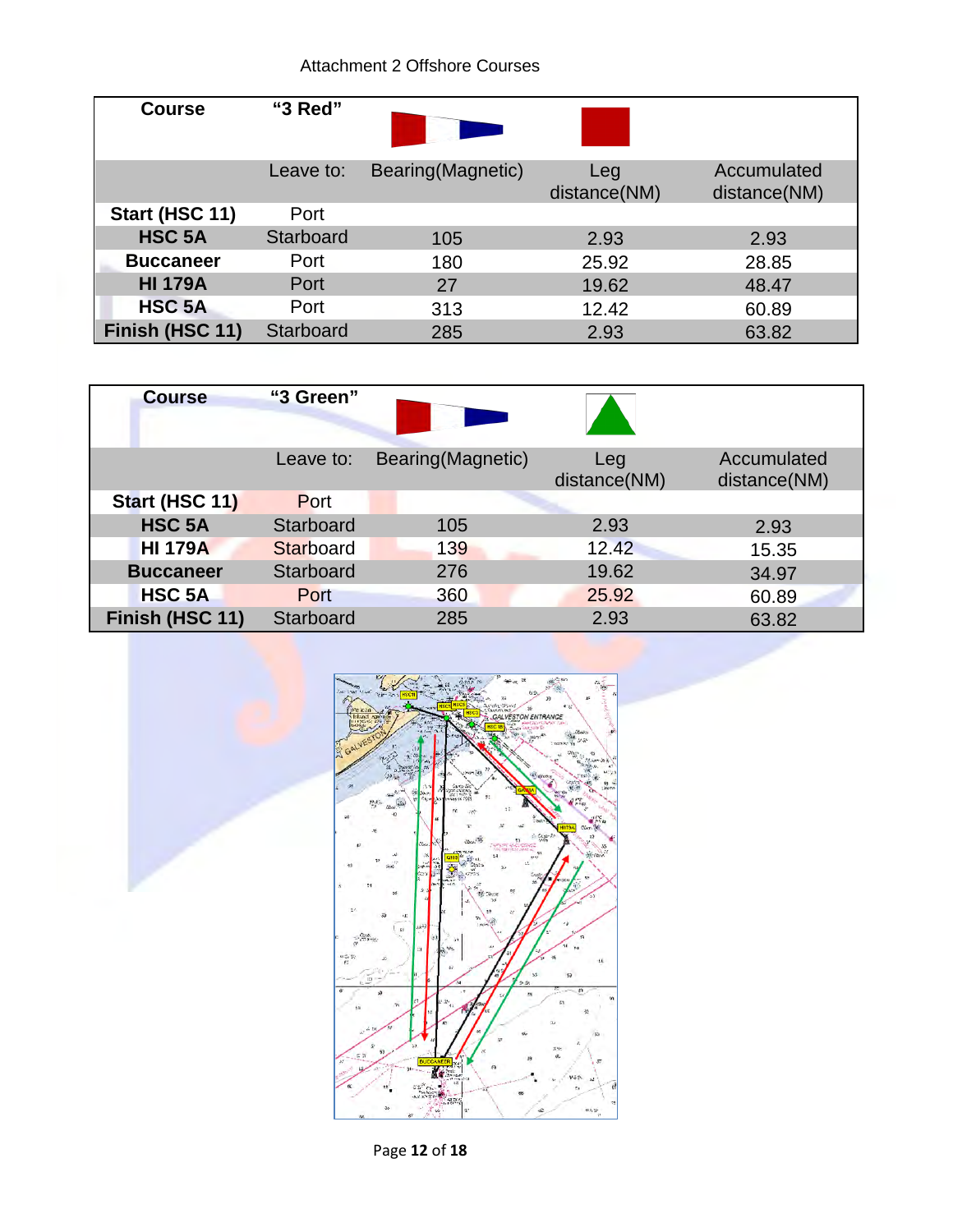| <b>Course</b>            | "4 Red"   | "4 Green" |                              |                     |                              |
|--------------------------|-----------|-----------|------------------------------|---------------------|------------------------------|
|                          |           |           |                              |                     |                              |
|                          | Leave to: | Leave to: | <b>Bearing</b><br>(Magnetic) | Leg<br>Distance(NM) | <b>Total</b><br>Distance(NM) |
| <b>Start (HSC</b><br>11) | Port      | Port      |                              |                     |                              |
| <b>HSC 5A</b>            | Starboard | Starboard | 105                          | 2.93                | 2.93                         |
| <b>Buccaneer</b>         | Port      | Starboard | 180                          | 25.92               | 28.85                        |
| <b>HSC 5A</b>            | Port      | Port      | 360                          | 25.92               | 54.77                        |
| <b>Finish (HSC</b>       | Starboard | Starboard | 285                          |                     |                              |
| 11                       |           |           |                              | 2.93                | 57.70                        |

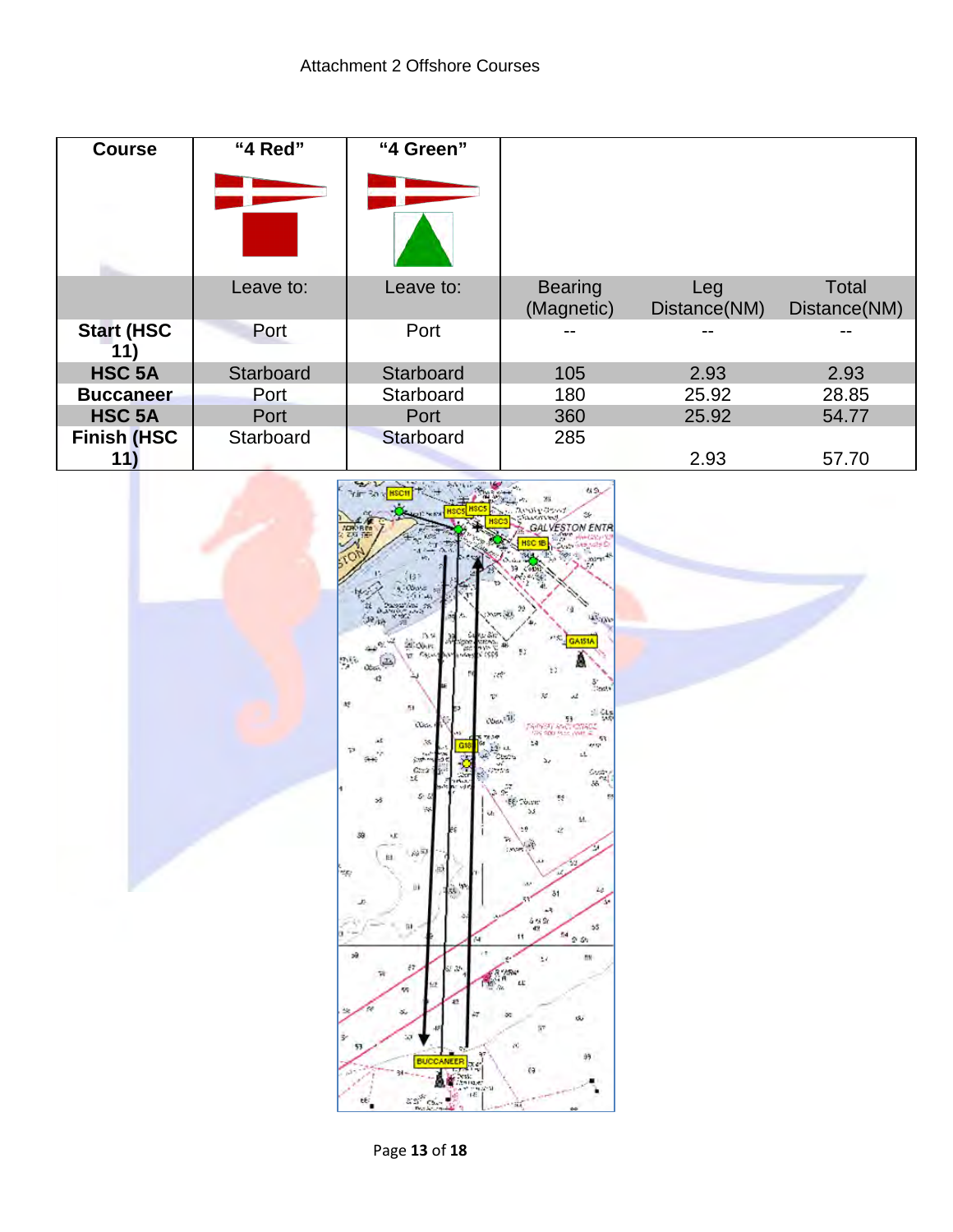#### Attachment 2 Offshore Courses

| <b>Course</b>     | "5 Red"          |                              |                     |                             |
|-------------------|------------------|------------------------------|---------------------|-----------------------------|
|                   | Leave to:        | <b>Bearing</b><br>(Magnetic) | Leg<br>distance(NM) | Accumulated<br>distance(NM) |
| Start (HSC 11)    | Port             |                              |                     |                             |
| <b>HSC 5A</b>     | Starboard        | 105                          | 2.93                | 2.93                        |
| <b>HI179A</b>     | Port             | 135                          | 12.4                | 15.33                       |
| <b>Buoy 42035</b> | Starboard        | 65                           | 5.4                 | 20.73                       |
| <b>HSC 5A</b>     | Port             | 295                          | 15.4                | 36.13                       |
| Finish (HSC 11)   | <b>Starboard</b> | 285                          | 2.93                | 39.06                       |

| <b>Course</b>     | "5 Green" |                              |                     |                             |
|-------------------|-----------|------------------------------|---------------------|-----------------------------|
|                   | Leave to: | <b>Bearing</b><br>(Magnetic) | Leg<br>distance(NM) | Accumulated<br>distance(NM) |
| Start (HSC 11)    | Port      |                              |                     |                             |
| <b>HSC 5A</b>     | Starboard | 105                          | 2.93                | 2.93                        |
| <b>Buoy 42035</b> | Starboard | 115                          | 15.4                | 18.33                       |
| <b>HI179A</b>     | Starboard | 245                          | 5.4                 | 23.73                       |
| <b>HSC 5A</b>     | Port      | 315                          | 12.4                | 36.13                       |
| Finish (HSC 11)   | Starboard | 285                          | 2.93                | 39.06                       |



Page **14** of **18**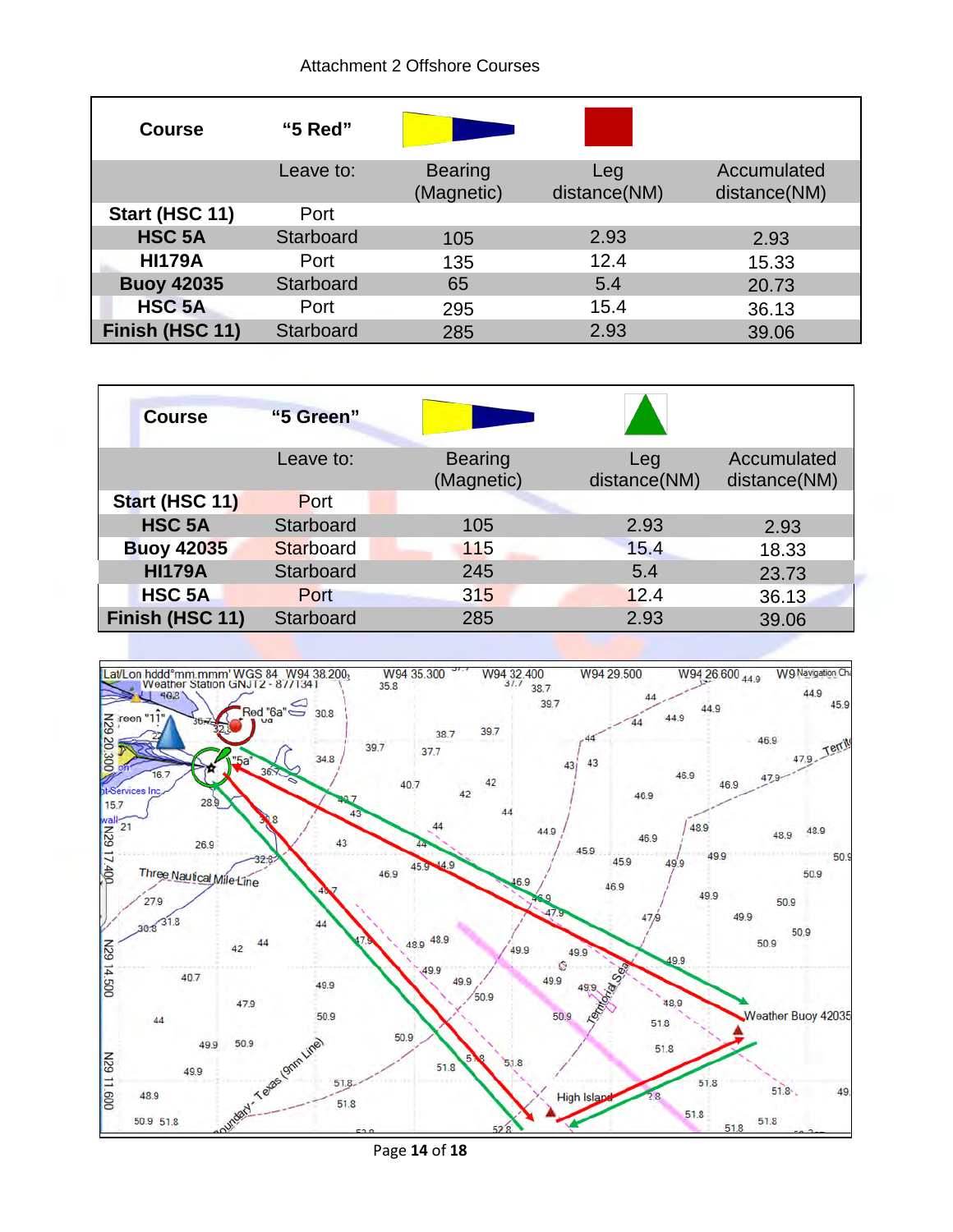Attachment 2 Offshore Courses

| <b>Course</b>      | "6 Red"   | "6 Green" |                              |                     |                              |
|--------------------|-----------|-----------|------------------------------|---------------------|------------------------------|
|                    |           |           |                              |                     |                              |
|                    |           |           |                              |                     |                              |
|                    |           |           |                              |                     |                              |
|                    | Leave to: | Leave to: | <b>Bearing</b><br>(Magnetic) | Leg<br>Distance(NM) | <b>Total</b><br>Distance(NM) |
| Start (HSC 11)     | Port      | Port      | --                           |                     |                              |
| <b>HSC 5A</b>      | Starboard | Starboard | 105                          | 2.93                | 2.93                         |
| <b>High Island</b> | Port      | Starboard | 135                          | 12.4                | 15.33                        |
| <b>HSC 5A</b>      | Port      | Port      | 315                          | 12.4                | 27.33                        |
| Finish (HSC 11)    | Starboard | Starboard | 285                          | 2.93                | 30.66                        |

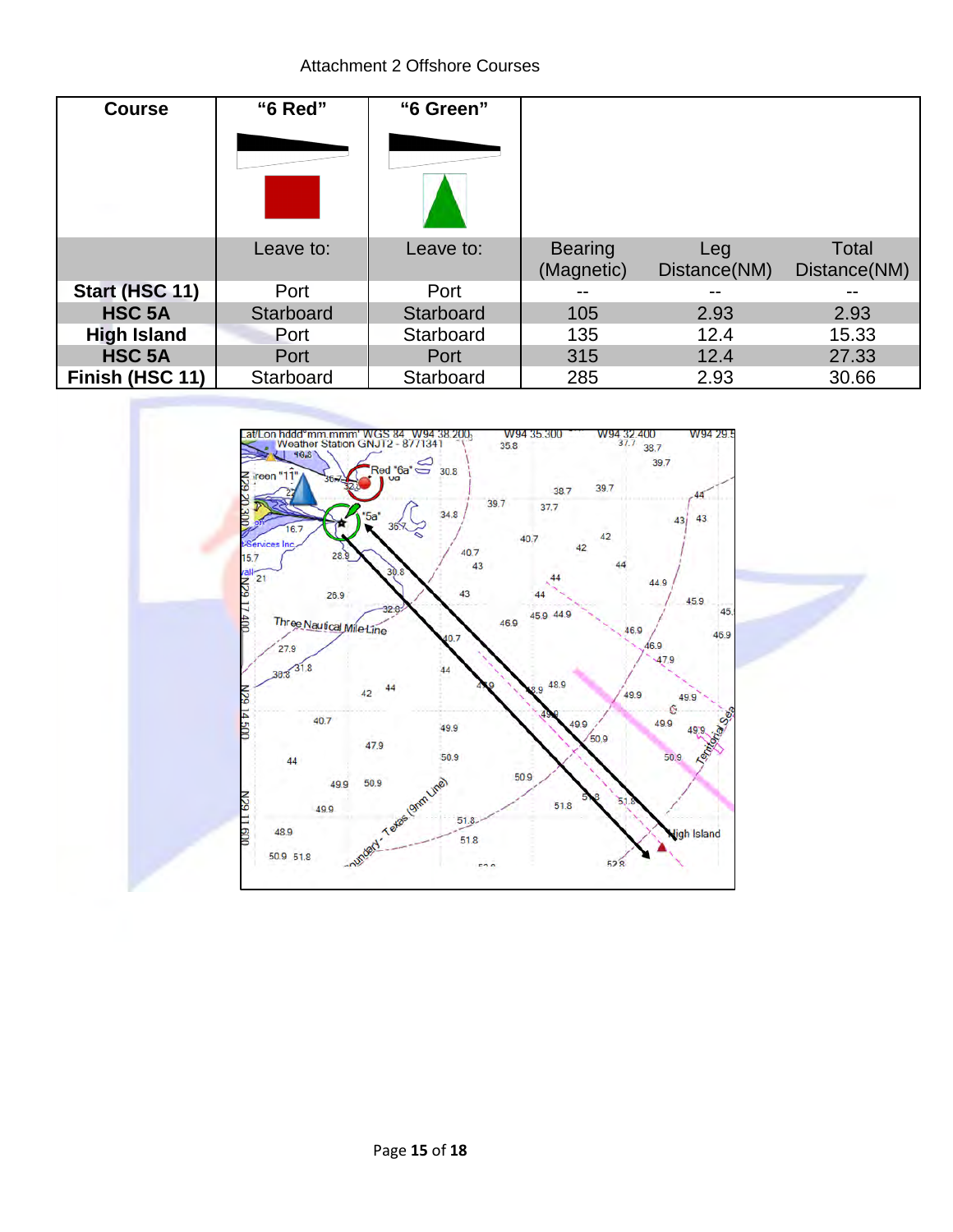| <b>Course</b>  | "7 Red"          | "7 Green" |                              |                     |                       |
|----------------|------------------|-----------|------------------------------|---------------------|-----------------------|
|                |                  |           |                              |                     |                       |
|                |                  |           |                              |                     |                       |
|                | Leave to:        | Leave to: | <b>Bearing</b><br>(Magnetic) | Leg<br>Distance(NM) | Total<br>Distance(NM) |
| Start (HSC 11) | Port             | Port      | --                           | --                  | --                    |
| <b>HSC 5A</b>  | Starboard        | Starboard | 105                          | 2.93                | 2.93                  |
| <b>TABS B</b>  | Port             | Starboard | 206                          | 23.46               | 26.39                 |
| <b>HSC 5A</b>  | Port             | Port      | 26                           | 23.46               | 49.85                 |
| Finish (HSC11) | <b>Starboard</b> | Starboard | 285                          | 2.93                | 52.78                 |

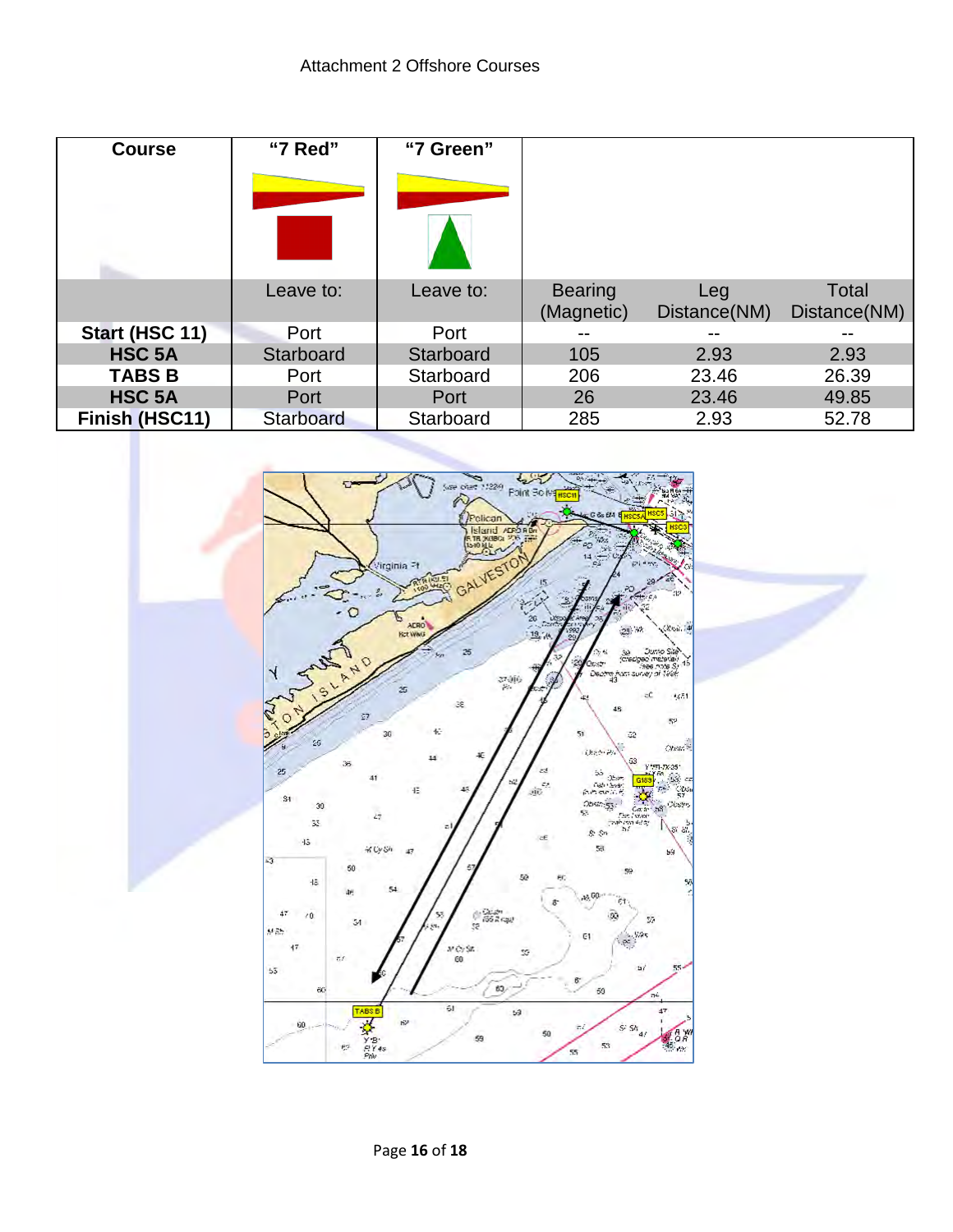